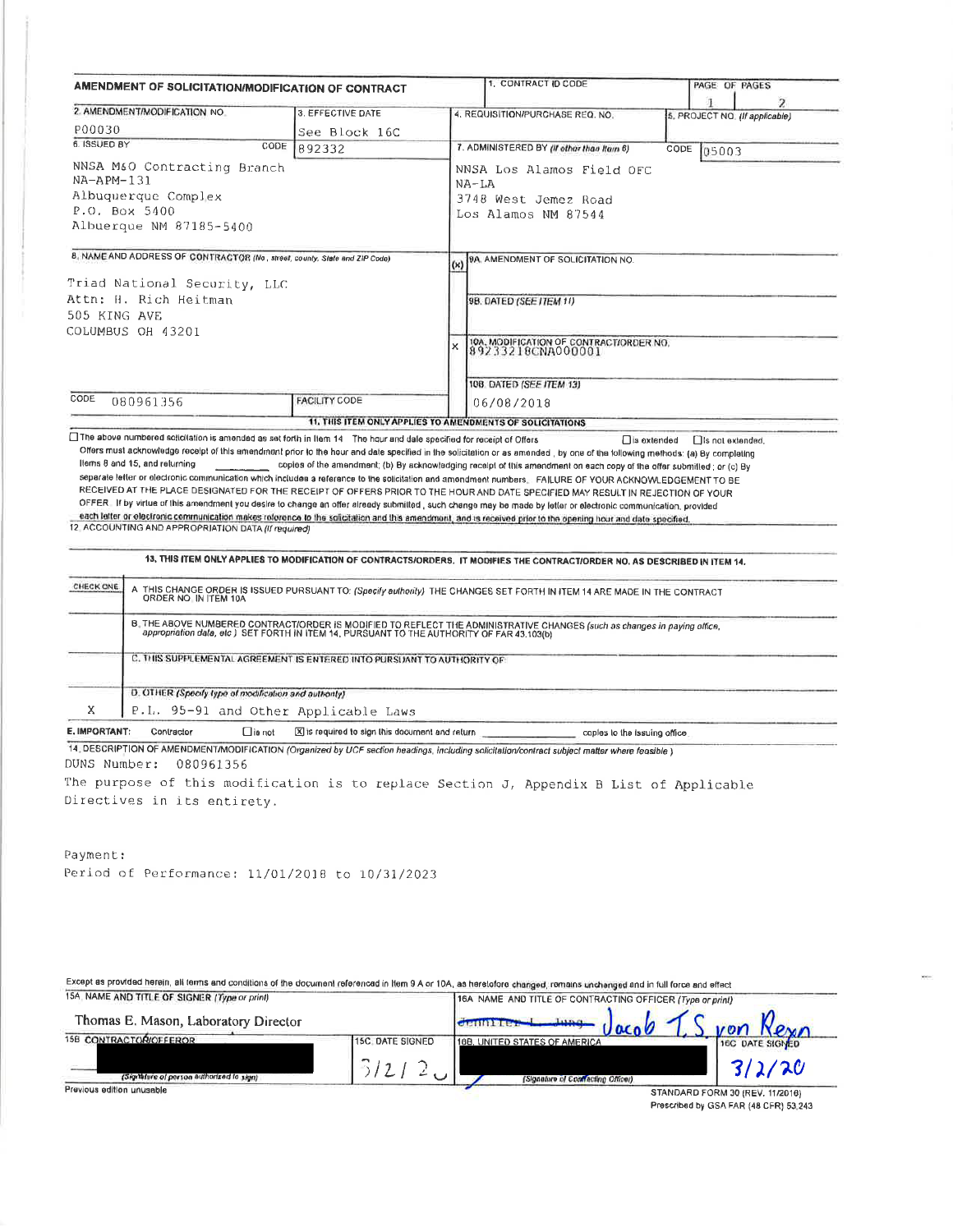## **PART III - SECTION J**

## **APPENDIX B LIST OF APPLICABLE DIRECTIVES MODIFICATION #P00030**

[In addition to the list of applicable directives listed below, the Contractor shall also comply with supplementary directives, \(e.g.,](https://www.directives.doe.gov/)  [manuals\) which are invoked by a Contractor Requirements Document \(CRD\) attached to a directive. Electronic copies of these](https://www.directives.doe.gov/)  [documents are available at the following Websites:](https://www.directives.doe.gov/)

[https://www.directives.doe.gov](https://www.directives.doe.gov/) 

[http://www.nnsa.energy.gov/aboutus/ouroperations/managementandbudget/policysystem/nnsapolicies](https://www.directives.doe.gov/)  [http://nnsa.energy.gov/aboutus/ouroperations/managementandbudget/supplementaldirectives](https://www.directives.doe.gov/)  [http://energy.gov/hss/information-center/department-energy-technical-standards-program](https://www.directives.doe.gov/)  [http://lanl.gov/org/dir/pcm/applicable-directives/index.shtml](https://www.directives.doe.gov/)

| <b>DIRECTIVE</b><br><b>NUMBER</b>                   | <b>DATE</b> | <b>DOE DIRECTIVE</b><br><b>TITLE</b>                                                                                                                           | Mod#             |
|-----------------------------------------------------|-------------|----------------------------------------------------------------------------------------------------------------------------------------------------------------|------------------|
| APPH Ch X Review<br>Revision 10                     | 9/8/1998    | Product Cost<br>Accounting                                                                                                                                     | Award            |
| <b>BOP 540.1</b>                                    | 7/28/2004   | Requests to Defense<br><b>Contracting Audit</b><br>Agency (DCAA) for<br>Audit of M&O<br>Contractor<br>Subcontracts                                             | Mod 30<br>3/2/20 |
| <b>DOE P 112.1</b>                                  | 11/23/2016  | DOE Roles and<br>Responsibilities                                                                                                                              | Award            |
| DOE O 130.1,<br>Attachment 1 CRD                    | 9/29/1995   | <b>Budget Formulation</b>                                                                                                                                      | Award            |
| DOE O 140.1,<br>Attachment 1 CRD                    | 5/14/2018   | Interface with the<br>Defense Nuclear<br>Facilities Safety Board                                                                                               | Mod 30<br>3/2/20 |
| DOE O 142.2A,<br>Admin Chg 1<br>Attachment 2 CRD    | 6/27/2013   | Voluntary Offer<br>Safeguards Agreement<br>and Additional<br>Protocol with the<br><b>International Atomic</b><br><b>Energy Agency</b>                          | Award            |
| DOE M 142.2-1,<br>Admin Chg 1<br>Attachment 1 CRD   | 6/27/2013   | Manual for<br>Implementation of the<br>Voluntary Offer<br>Safeguards Agreement<br>and Additional<br>Protocol with the<br>International Atomic<br>Energy Agency | Award            |
| DOE O 142.3A, Chg 1<br>(MinChg)<br>Attachment 1 CRD | 1/18/2017   | Unclassified Foreign<br>Visits and Assignments<br>Program                                                                                                      | Mod 30<br>3/2/20 |
| DOE O 144.1 Chg 1,<br>Attachment 1 CRD              | 11/6/2009   | Department of Energy<br>American Indian Tribal<br>Government<br>Interactions and Policy                                                                        | Award            |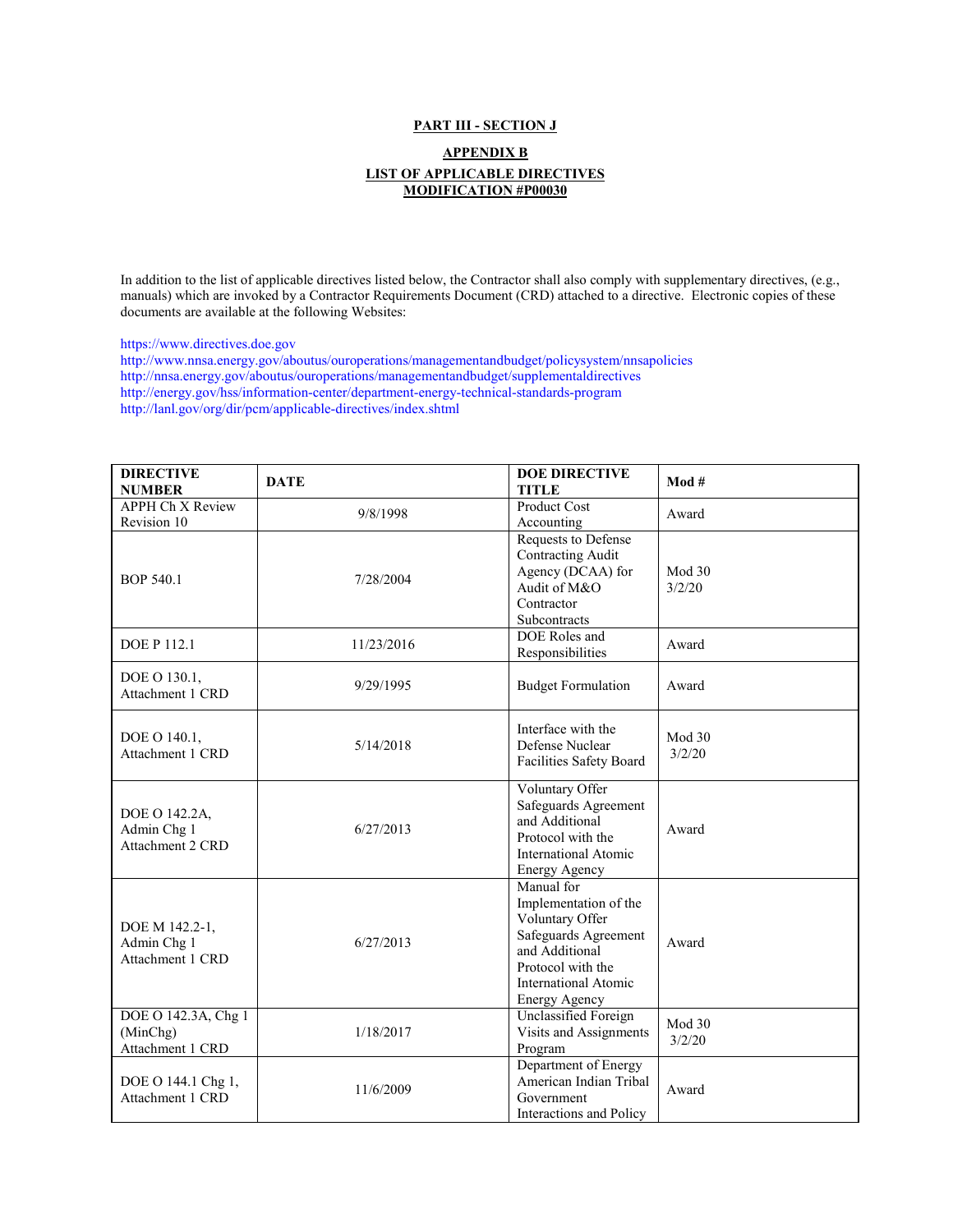| DOE O 150.1A,<br>Attachment 1 CRD                   | 3/31/2014  | <b>Continuity Programs</b>                                                                                                                                                                                                  | Award            |
|-----------------------------------------------------|------------|-----------------------------------------------------------------------------------------------------------------------------------------------------------------------------------------------------------------------------|------------------|
| <b>DOE O 151.1C</b>                                 | 8/11/2016  | Comprehensive<br>Emergency<br>Management System<br>NOTE: Removal upon<br>full implementation of<br>DOE O 151.1D as<br>cited by NA-LA<br>direction OPS:4EW-<br>763996 dated 1/02/18                                          | Award            |
| DOE O 151.1D, Chg 1<br>(MinChg)<br>Attachment 1 CRD | 10/4/2019  | Comprehensive<br>Emergency<br>Management System<br>NOTE:<br>Implementation as<br>cited by PCM-17-062<br>dated 5/19/17, PCM-<br>17-111 dated 9/14/17,<br>and as cited by NA-LA<br>direction OPS:4EW-<br>763996 dated 1/02/18 | Mod 30<br>3/2/20 |
| DOE G 151.1-5                                       | 7/11/2007  | <b>Biosafety Facilities</b>                                                                                                                                                                                                 | Award            |
| DOE O 153.1,<br>Attachment 2 CRD                    | 6/27/2007  | Departmental<br>Radiological<br><b>Emergency Response</b><br>Assets                                                                                                                                                         | Award            |
| DOE O 200.1A,<br>Attachment 1 CRD                   | 12/23/2008 | Information<br>Technology<br>Management                                                                                                                                                                                     | Mod 30<br>3/2/20 |
| DOE O 203.1                                         | 1/7/2005   | Limited Personal Use<br>of Government Office<br>Equipment including<br>Information<br>Technology                                                                                                                            | Award            |
| DOE O 205.1B, Chg.<br>3<br>Attachment 1 CRD         | 4/29/2014  | Department of Energy<br><b>Cyber Security</b><br>Program                                                                                                                                                                    | Award            |
| DOE O 206.1<br>Attachment 1 CRD                     | 1/16/2009  | Department of Energy<br>Privacy Program                                                                                                                                                                                     | Award            |
| DOE O 206.2,<br>Attachment 1 CRD                    | 2/19/2013  | Identity, Credential,<br>and Access<br>Management (ICAM)                                                                                                                                                                    | Award            |
| DOE O 210.2A,<br>Attachment 1 CRD                   | 4/8/2011   | DOE Corporate<br><b>Operating Experience</b><br>Program                                                                                                                                                                     | Mod 30<br>3/2/20 |
| DOE O 221.1B,<br>Attachment 1 CRD                   | 9/27/2016  | Reporting Fraud,<br>Waste, and Abuse to<br>the Office of Inspector<br>General                                                                                                                                               | Award            |
| DOE O 221.2A,<br>Attachment 1 CRD                   | 2/25/2008  | Cooperation With The<br>Office of Inspector<br>General                                                                                                                                                                      | Mod 30<br>3/2/20 |
| DOE O 225.1B,<br>Attachment 1 CRD                   | 3/4/2011   | Accident Investigations                                                                                                                                                                                                     | Award            |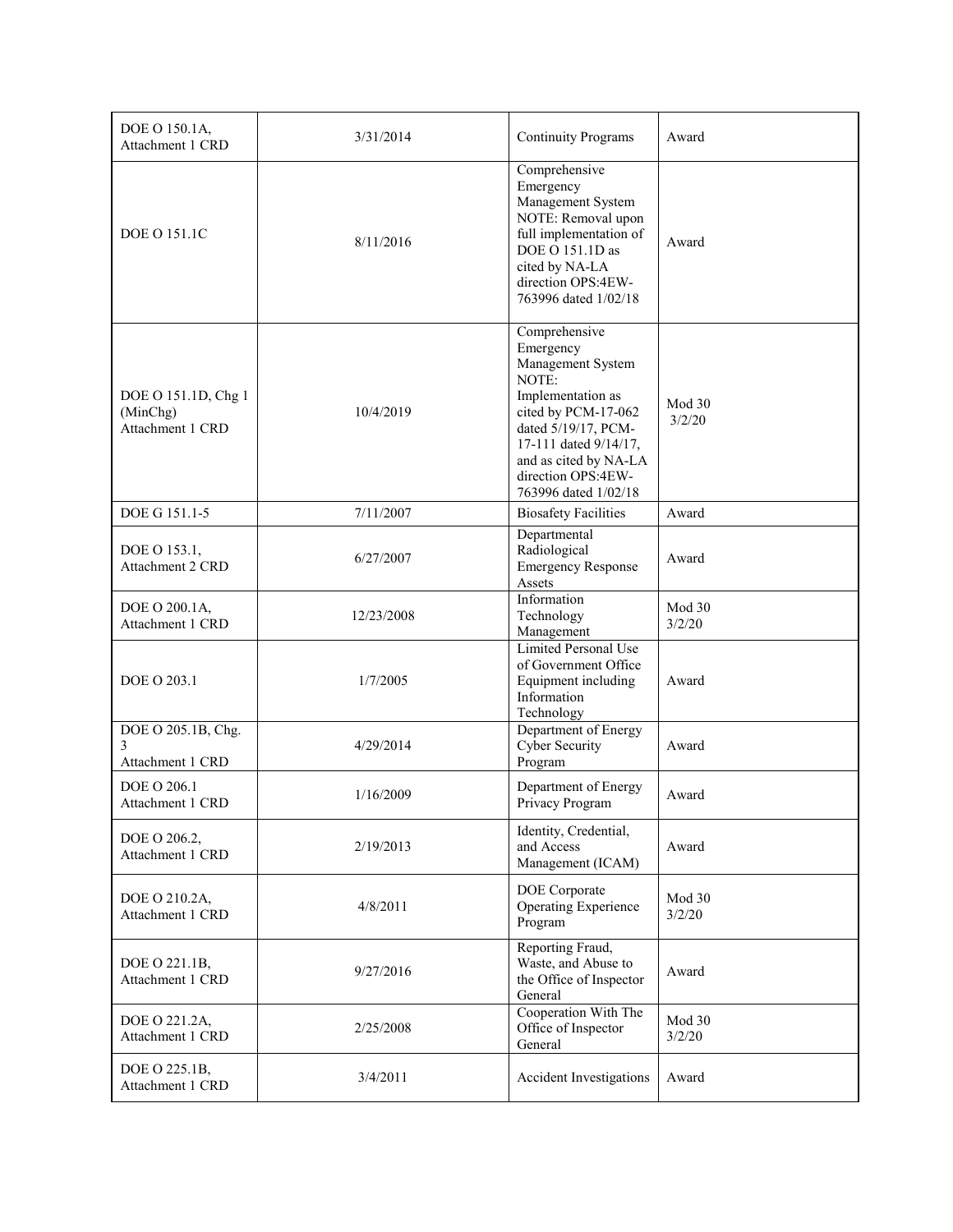| DOE O 226.1B,<br>Attachment 1 CRD                          | 4/25/2011  | Implementation of<br>Department of Energy<br>Oversight Policy                                                              | Award            |
|------------------------------------------------------------|------------|----------------------------------------------------------------------------------------------------------------------------|------------------|
| <b>DOE P 226.2</b>                                         | 8/9/2016   | Policy for Oversight<br>and Contractor<br><b>Assurance Systems</b>                                                         | Award            |
| DOE O 227.1A,<br>Attachment 1 CRD                          | 12/21/2015 | Independent Oversight<br>Program                                                                                           | Award            |
| DOE O 231.1B<br>Admin Chg 1,<br>Attachment 1 CRD           | 11/28/2012 | Environment, Safety,<br>and Health Reporting                                                                               | Award            |
| DOE O 232.2A Chg 1<br>Attachment 1 CRD                     | 10/4/2019  | Occurrence Reporting<br>and Processing of<br>Operations Information                                                        | Mod 30<br>3/2/20 |
| DOE O 241.1B, Chg 1<br>Attachment 1 CRD                    | 4/26/2016  | Scientific and<br><b>Technical Information</b><br>Management                                                               | Award            |
| DOE O 243.1B Chg 1,<br>Attachment 1 CRD                    | 7/8/2013   | Records Management<br>Program                                                                                              | Award            |
| DOE O 252.1A,<br>Admin Chg 1<br>Attachment 1 CRD           | 3/12/2013  | <b>Technical Standards</b><br>Program                                                                                      | Award            |
| DOE O 341.1A,<br>Attachment 1 CRD                          | 10/18/2007 | Federal Employee<br><b>Health Services</b>                                                                                 | Award            |
| DOE O 350.1 Chg 6,<br>(MinChg) Attachment<br>1 CRD         | 2/1/2018   | Contractor Human<br>Resource Management<br>Programs (DOE O<br>350.3 cancelled<br>Chapters 1, II, and III<br>of this Order) | Mod 30<br>3/2/20 |
| DOE O 410.2, Admin<br>Chg <sub>1</sub><br>Attachment 1 CRD | 4/10/2014  | Management of<br><b>Nuclear Materials</b>                                                                                  | Award            |
| DOE O 411.2.<br>Attachment 1 CRD                           | 1/4/2017   | Scientific Integrity                                                                                                       | Award            |
| <b>DOE P 411.2A</b>                                        | 1/4/2017   | <b>DOE</b> Scientific<br>Integrity                                                                                         | Award            |
| DOE O 412.1A                                               | 5/21/2014  | Work Authorization<br>System                                                                                               | Mod 6<br>3/8/19  |
| DOE O 413.1B,<br>Attachment 1 CRD                          | 10/28/2008 | Internal Control<br>Program                                                                                                | Award            |
| DOE O 413.2C, Chg 1<br>Attachment 1 CRD                    | 8/2/2018   | Laboratory Directed<br>Research and<br>Development                                                                         | Mod 6<br>3/8/19  |
| DOE O 413.3B, Chg 5<br>Attachment 1 CRD                    | 4/12/2018  | Program and Project<br>Management for the<br>Acquisition of Capital<br>Assets                                              | Mod 6<br>3/8/19  |
| DOE O 414.1D,<br>Admin Chg 1<br>Attachment 1 CRD           | 5/8/2013   | <b>Quality Assurance</b>                                                                                                   | Award            |
| DOE O 415.1 Chg 2,<br>(MinChg) Attachment<br>1 CRD         | 1/13/2017  | Information<br><b>Technology Project</b><br>Management                                                                     | Mod 30<br>3/2/20 |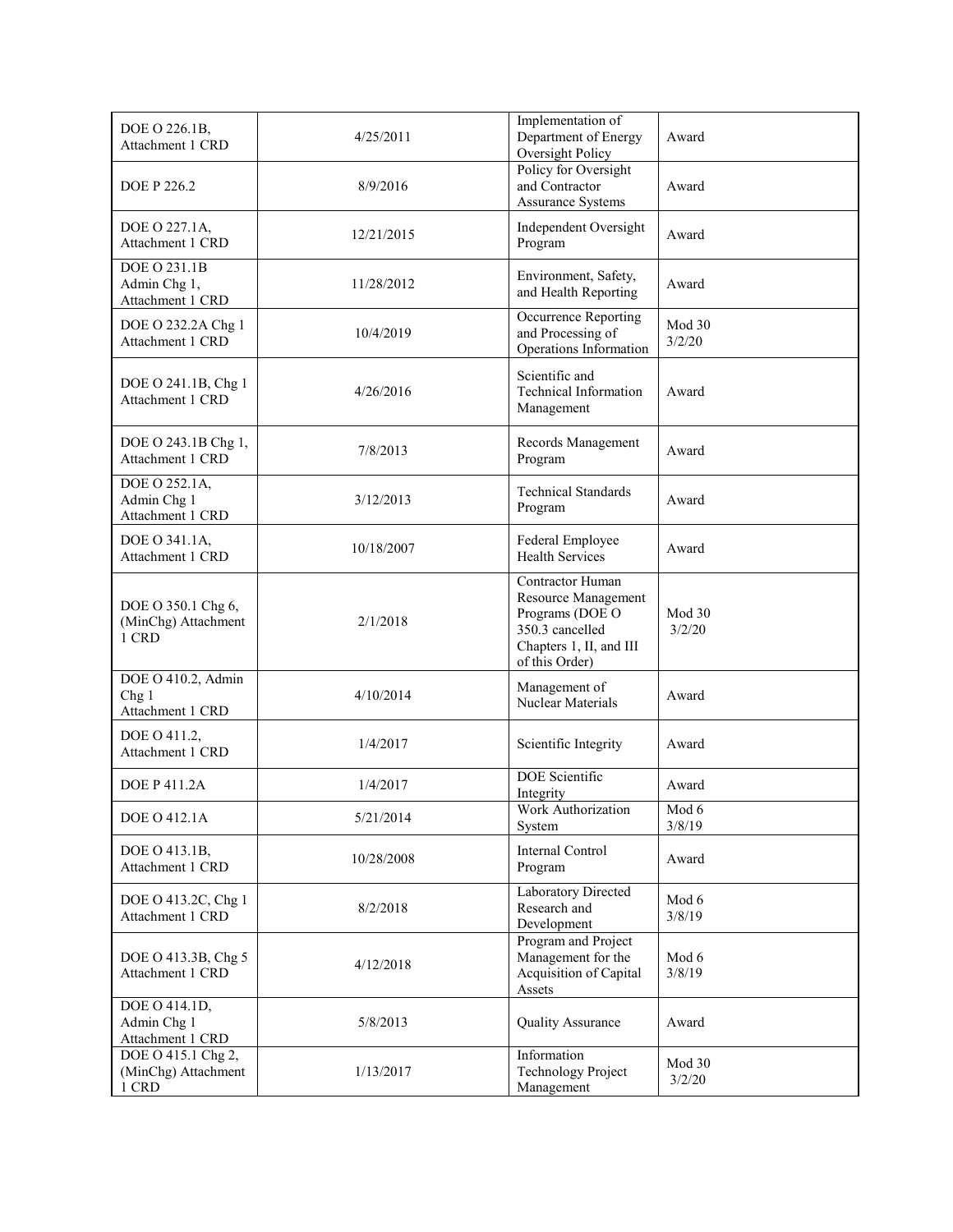| DOE O 420.1C Chg 1,<br>(PgChg)<br>Attachment 1 CRD            | 2/27/15    | <b>Facility Safety</b>                                                                                                           | Award            |
|---------------------------------------------------------------|------------|----------------------------------------------------------------------------------------------------------------------------------|------------------|
| DOE O 420.2C,<br>Attachment 1 CRD                             | 7/21/2011  | Safety of Accelerator<br>Facilities                                                                                              | Award            |
| DOE O 422.1, Admin<br>Chg 3, (MinChg)<br>Attachment 1 CRD     | 10/4/2019  | Conduct of Operations                                                                                                            | Mod 30<br>3/2/20 |
| DOE O 425.1D,<br>Admin Chg 2,<br>(MinChg)<br>Attachment 1 CRD | 10/4/2019  | Verification of<br>Readiness to Start Up<br>or Restart Nuclear<br>Facilities                                                     | Mod 30<br>3/2/20 |
| DOE O 426.2, Admin<br>Chg <sub>1</sub><br>Attachment 1 CRD    | 7/29/2013  | Personnel Selection,<br>Training, Qualification,<br>and Certification<br>Requirements for DOE<br>Nuclear Facilities              | Award            |
| DOE O 430.1C,<br>Attachment 2 CRD                             | 8/19/2016  | <b>Real Property Asset</b><br>Management NOTE:<br>Implementation as<br>cited by<br>PCM-17-102 dated<br>8/29/17                   | Award            |
| DOE O 433.1B,<br>Admin Chg 1<br>Attachment 1 CRD              | 3/12/2013  | Maintenance<br>Management Program<br>for DOE Nuclear<br>Facilities                                                               | Award            |
| DOE O 435.1 Chg 1,<br>(PgChg)<br>Attachment 1 CRD             | 8/28/2001  | Radioactive Waste<br>Management                                                                                                  | Mod 30<br>3/2/20 |
| DOE M 435.1-1 Chg 2                                           | 6/8/2011   | Radioactive Waste<br>Management Manual                                                                                           | Award            |
| DOE O 436.1,<br>Attachment 1 CRD                              | 5/2/2011   | Departmental<br>Sustainability                                                                                                   | Award            |
| DOE O 440.2C Chg 1,<br>(Admin Chg)<br>Attachment 1 CRD        | 6/22/2011  | <b>Aviation Management</b><br>and Safety                                                                                         | Mod 30<br>3/2/20 |
| DOE M 441.1-1,<br>Admin Chg 1<br>Attachment 1 CRD             | 2/24/2016  | Nuclear Material<br>Packaging Manual                                                                                             | Award            |
| DOE O 442.1B,<br>Attachment 1 CRD                             | 1/31/2019  | Department Of Energy<br><b>Employee Concerns</b><br>Program                                                                      | Mod 30<br>3/2/20 |
| DOE O 442.2, Chg 1<br>Attachment 1 CRD                        | 10/5/2016  | Differing Professional<br>Opinions for Technical<br>Issues Involving<br>Environment, Safety,<br>and Health Technical<br>Concerns | Award            |
| DOE O 443.1C<br>Attachment 1 CRD                              | 11/26/2019 | Protection of Human<br>Research Subjects                                                                                         | Mod 30<br>3/2/20 |
| DOE O 452.1E,<br>Attachment 1 CRD                             | 1/26/2015  | Nuclear Explosive and<br>Weapon Surety<br>Program                                                                                | Award            |
| DOE O 452.2E,<br>Attachment 1 CRD                             | 1/26/2015  | Nuclear Explosive<br>Safety                                                                                                      | Award            |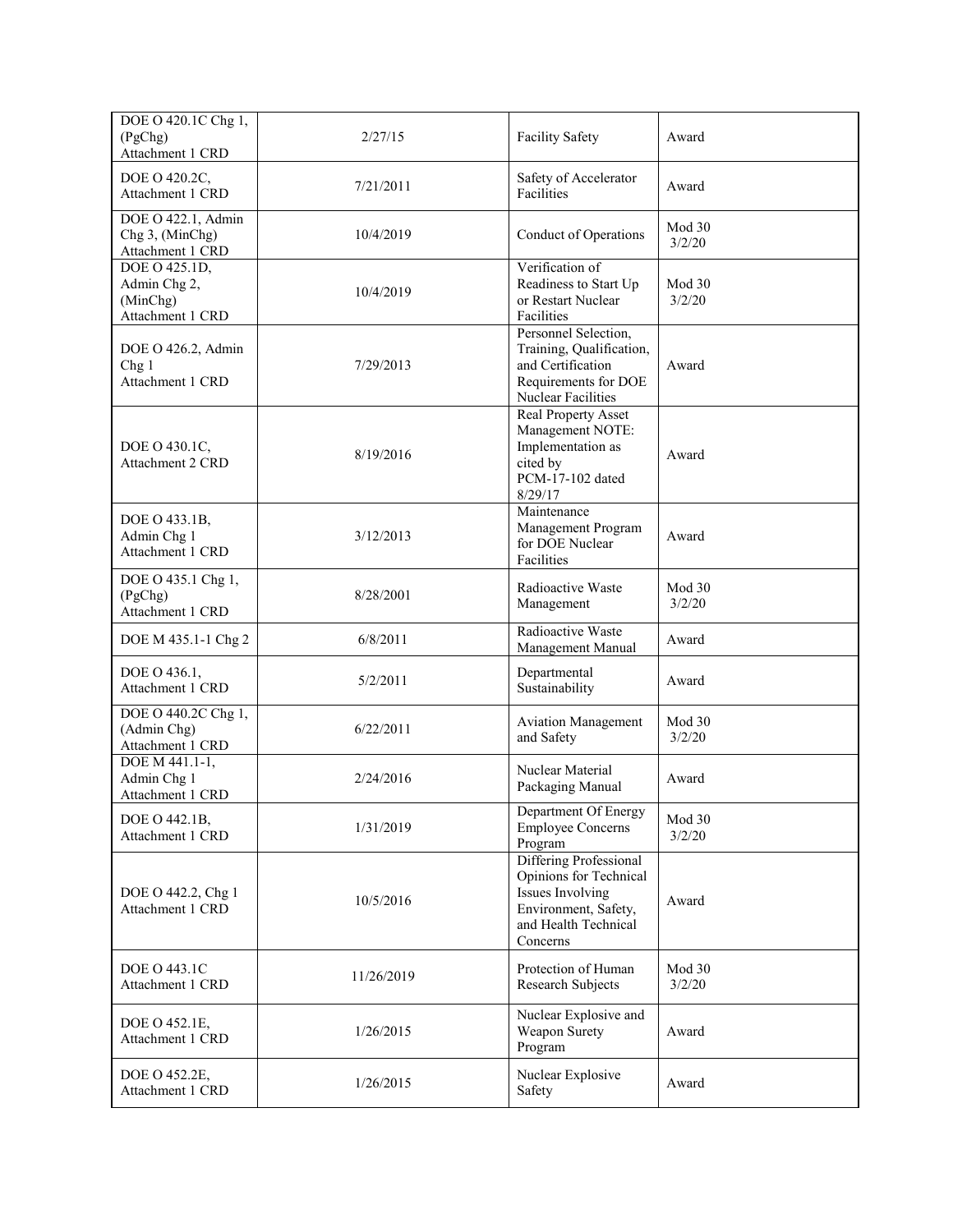| DOE O 452.3,<br>Attachment 2 CRD                                                      | 6/8/2005   | Management of the<br>Department of Energy<br>Nuclear Weapons<br>Complex                                  | Award            |
|---------------------------------------------------------------------------------------|------------|----------------------------------------------------------------------------------------------------------|------------------|
| DOE O 452.4C,<br>Attachment 1 CRD                                                     | 8/28/2015  | Security and Use<br>Control of Nuclear<br>Explosives and<br>Nuclear Weapons                              | Award            |
| DOE O 452.6A,<br>Attachment 1 CRD                                                     | 4/14/2009  | Nuclear Weapon<br>Surety Interface with<br>the Department of<br>Defense                                  | Award            |
| DOE O 452.7,<br>Attachment 1 CRD                                                      | 5/14/2010  | Protection of Use<br>Control Vulnerabilities<br>and Designs                                              | Award            |
| DOE O 452.8,<br>Attachment 1 CRD                                                      | 7/21/2011  | Control of Nuclear<br>Weapon Data                                                                        | Award            |
| DOE O 456.1A.<br>Attachment 1 CRD                                                     | 7/15/2016  | The Safe Handling of<br>Unbound Engineered<br>Nanoparticles                                              | Award            |
| DOE O 457.1A,<br>Attachment 1 CRD                                                     | 8/26/2013  | Nuclear<br>Counterterrorism                                                                              | Mod 30<br>3/2/20 |
| DOE O 458.1 Chg 3,<br>(Admin Chg)<br>Attachment 1 CRD                                 | 1/15/2013  | Radiation Protection of<br>the Public and the<br>Environment                                             | Mod 30<br>3/2/20 |
| DOE O 460.1D,<br>Attachment 1 CRD                                                     | 12/20/2016 | Hazardous Materials<br>Packaging and<br><b>Transportation Safety</b>                                     | Award            |
| DOE O 460.2A,<br>Attachment 2 CRD                                                     | 12/22/2004 | Departmental Materials<br>Transportation and<br>Packaging<br>Management                                  | Award            |
| DOE M 460.2-1A,<br>Attachment 1 CRD                                                   | 6/4/2008   | Radioactive Material<br>Transportation<br>Practices Manual For<br>Use With DOE O<br>460.2A               | Award            |
| DOE O 461.1C, Chg<br>1, (MinChg)<br>Attachment 1 CRD                                  | 10/4/2019  | Packaging and<br>Transportation for<br>Offsite Shipment of<br>Materials of National<br>Security Interest | Mod 30<br>3/2/20 |
| DOE O 461.2,<br>Attachment 1 CRD                                                      | 11/1/2010  | Onsite Packaging and<br>Transfer of Materials<br>of National Security<br>Interest                        | Mod 30<br>3/2/20 |
| DOE O 462.1, Admin<br>Chg 1, Attachment 1<br><b>CRD</b>                               | 7/10/2013  | Import and Export of<br>Category 1 and 2<br>Radioactive Sources<br><b>Aggregated Quantities</b>          | Mod 30<br>3/2/20 |
| DOE O 470.3C,<br>Attachment 1 CRD                                                     | 11/23/2016 | Design Basis Threat<br>(DBT) Order                                                                       | Award            |
| DOE O 470.4B Chg 2,<br>(MinChg)<br>Attachment 1 CRD<br>and Attachment 2<br><b>CRD</b> | 1/17/2017  | Safeguards and<br>Security Program                                                                       | Mod 30<br>3/2/20 |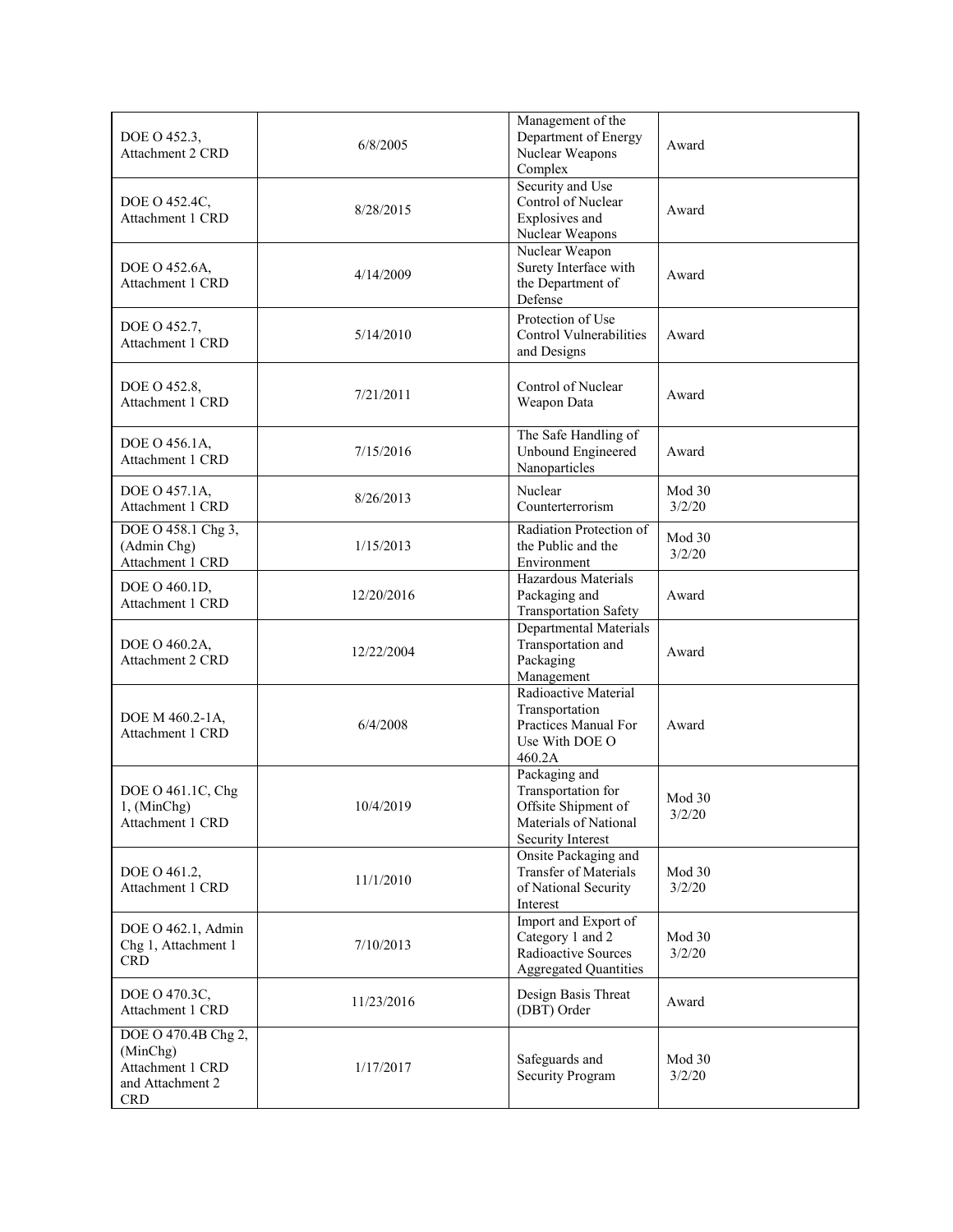| DOE O 470.5,<br>Attachment 1 CRD                       | 6/2/2014   | <b>Insider Threat</b><br>NOTE:<br>Implementation as<br>cited by PCM-15-005<br>dated January 8, 2015                                    | Award            |
|--------------------------------------------------------|------------|----------------------------------------------------------------------------------------------------------------------------------------|------------------|
| DOE O 470.6 Chg 1<br>(MinChg) Attachment<br>1 CRD      | 1/11/2017  | <b>Technical Security</b><br>Program<br>NOTE:<br>Implementation as<br>cited by<br>PCM-18-066 dated<br>5/22/18                          | Mod 30<br>3/2/20 |
| DOE O 471.1B,<br>Attachment 1 CRD                      | 3/1/2010   | Identification and<br>Protection of<br>Unclassified<br>Controlled Nuclear<br>Information                                               | Award            |
| DOE O 471.3, Admin<br>Chg1<br>Attachment 1 CRD         | 1/13/2011  | Identifying and<br>Protecting Official Use<br>Only Information                                                                         | Award            |
| DOE M 471.3-1,<br>Admin Chg 1<br>Attachment 1 CRD      | 1/13/2011  | Manual for Identifying<br>and Protecting Official<br>Use Only Information                                                              | Award            |
| DOE O 471.5,<br>Attachment 1 CRD                       | 3/29/2011  | Special Access<br>Programs                                                                                                             | Award            |
| DOE O 471.6 Admin<br>Chg 3, Attachment 1<br><b>CRD</b> | 9/12/2019  | <b>Information Security</b>                                                                                                            | Mod 30<br>3/2/20 |
| DOE O 472.2 Chg 1,<br>(PgChg)<br>Attachment 1 CRD      | 7/9/2014   | Personnel Security                                                                                                                     | Mod 30<br>3/2/20 |
| DOE O 473.3A,<br>Chg 1, (MinChg)<br>Attachment 1 CRD   | 1/2/2018   | Protection Program<br>Operations                                                                                                       | Mod 30<br>3/2/20 |
| DOE O 474.2 Chg 4,<br>(PgChg)<br>Attachment 1 CRD      | 9/13/2016  | Nuclear Material<br>Control and<br>Accountability                                                                                      | Mod 30<br>3/2/20 |
| DOE O 475.1,<br>Attachment 2 CRD                       | 12/10/2004 | Counterintelligence<br>Program                                                                                                         | Award            |
| <b>DOE O 475.2B</b><br>Attachment 1 CRD                | 10/3/2014  | Identifying Classified<br>Information                                                                                                  | Award            |
| DOE O 483.1B, Chg 1<br>(MinChg)<br>Attachment 1 CRD    | 2/8/2019   | DOE Cooperative<br>Research and<br>Development<br>Agreements<br>NOTE:<br>Implementation as<br>cited by PCM-19-T117<br>dated 10/15/2019 | Mod 30<br>3/2/20 |
| DOE O 484.1 Chg 2,<br>(Admin Chg)<br>Attachment 1 CRD  | 6/30/2014  | Reimbursable Work<br>for Department of<br>Homeland Security                                                                            | Mod 30<br>3/2/20 |
| <b>DOE P 485.1</b>                                     | 1/19/2017  | Foreign Engagements<br>with DOE National<br>Laboratories                                                                               | Award            |
| <b>DOE O 486.1</b>                                     | 6/7/2019   | Department of Energy<br>Foreign Government<br><b>Talent Recruitment</b><br>Programs                                                    | Mod 30<br>3/2/20 |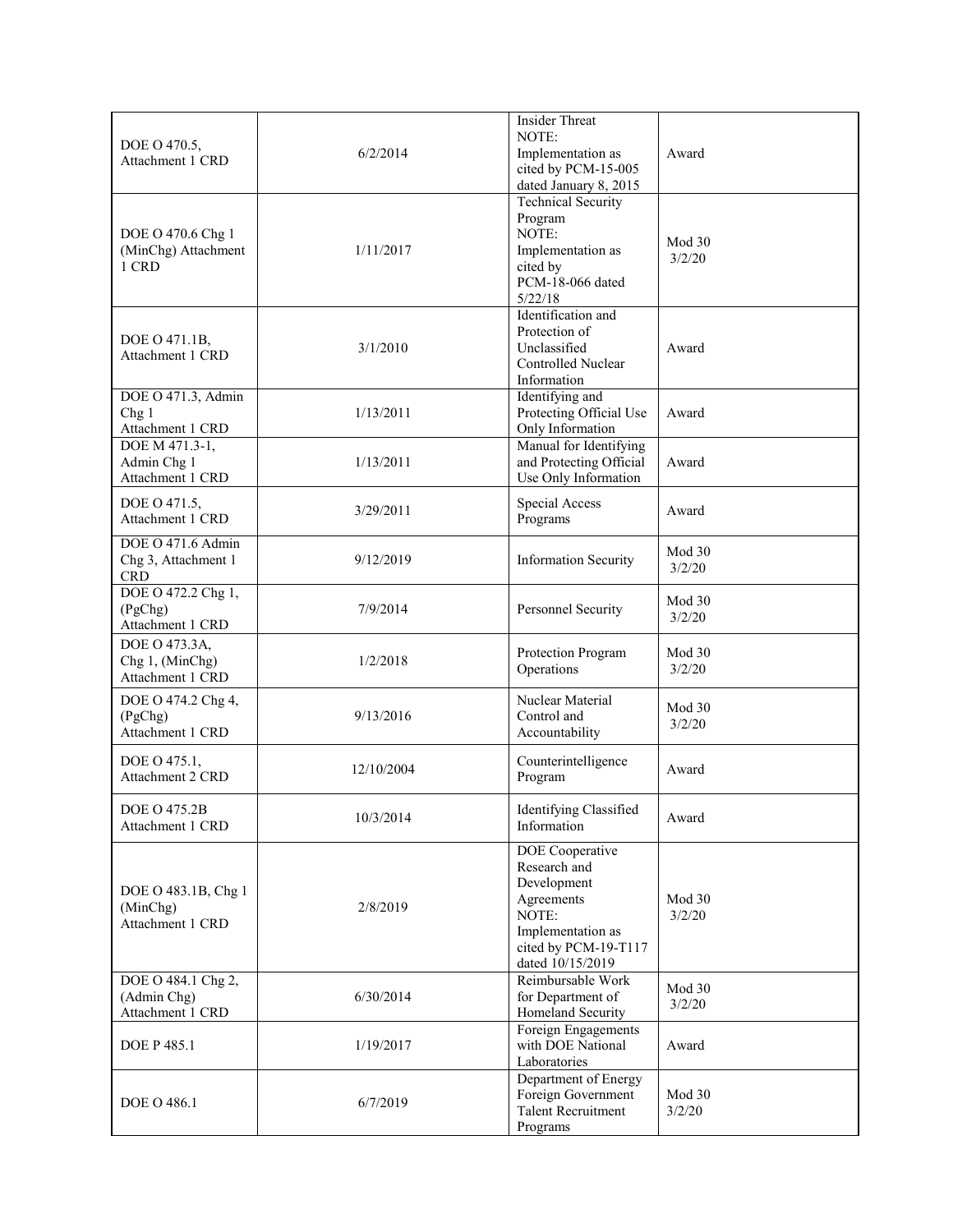| DOE O 522.1<br>Attachment 2 CRD           | 11/3/2004  | Pricing of<br>Departmental Materials<br>and Services                                                                                                                  | Award            |
|-------------------------------------------|------------|-----------------------------------------------------------------------------------------------------------------------------------------------------------------------|------------------|
| DOE O 534.1B,<br>Attachment 1 CRD         | 1/6/2003   | Accounting                                                                                                                                                            | Award            |
| DOE O 550.1,<br>Attachment 1 CRD          | 5/2/2019   | Official Travel<br>NOTE:<br>Implementation as<br>cited by PCM-19-T153<br>dated 11/19/2019                                                                             | Mod 30<br>3/2/20 |
| DOE O 5480.30 Chg 1                       | 3/14/2001  | Nuclear Reactor Safety<br>Design Criteria                                                                                                                             | Award            |
| DOE O 5639.8A                             | 7/23/1993  | Security of Foreign<br>Intelligence<br>Information and<br>Sensitive<br>Compartmented<br><b>Information Facilities</b>                                                 | Award            |
| DOE O 5670.1A                             | 1/15/1992  | Management and<br>Control of Foreign<br>Intelligence                                                                                                                  | Award            |
| DOE-STD-3013-2018                         | 11/1/2018  | Stabilization,<br>Packaging, and Storage<br>of Plutonium-Bearing<br>Materials                                                                                         | Mod 30<br>3/2/20 |
| <b>NNSA SD 205.1</b><br>Attachment A CRD  | 7/6/2017   | <b>Baseline Cybersecurity</b><br>Program                                                                                                                              | Mod 6<br>3/8/19  |
| <b>NNSA SD 206.1</b><br>Attachment 1 CRD  | 6/22/2018  | Privacy Program                                                                                                                                                       | Mod 6<br>3/8/19  |
| <b>NNSA SD 206.2</b><br>Attachment 1 CRD  | 4/14/2018  | Implementation of<br>Personal Identity<br>Verification for<br><b>Uncleared Contractors</b><br>NOTE:<br>Implementation as<br>cited on PCM-19-<br>T101 dated 10/03/2019 | Mod 30<br>3/2/20 |
| NNSA SD 226.1B,<br>Attachment 1 CRD       | 8/12/2016  | NNSA Site<br>Governance                                                                                                                                               | Award            |
| NNSA SD 251.1A,<br>Attachment 1 CRD       | 1/17/2018  | <b>Directives</b><br>Management                                                                                                                                       | Mod 30<br>3/2/20 |
| NA SD O 350.1,<br>Attachment 1 CRD        | 2/5/2009   | M&O Contractor<br>Service Credit<br>Recognition                                                                                                                       | Mod 30<br>3/2/20 |
| NA SD 415.1<br>Attachment 1 CRD           | 9/3/2014   | Project Oversight for<br>Inforamtion<br>Technology                                                                                                                    | Mod 30<br>3/2/20 |
| NA SD 430.1<br>Attachment 1 CRD           | 1/18/2017  | Real Property Asset<br>Management NOTE:<br>Implementation as<br>cited by<br>PCM-17-102 dated<br>8/29/17                                                               | Mod 6<br>3/8/19  |
| <b>NNSA SD 452.2A</b><br>Attachment 1 CRD | 10/20/2017 | Nuclear Explosive<br>Safety Evaluation<br>Processes                                                                                                                   | Mod 6<br>3/8/19  |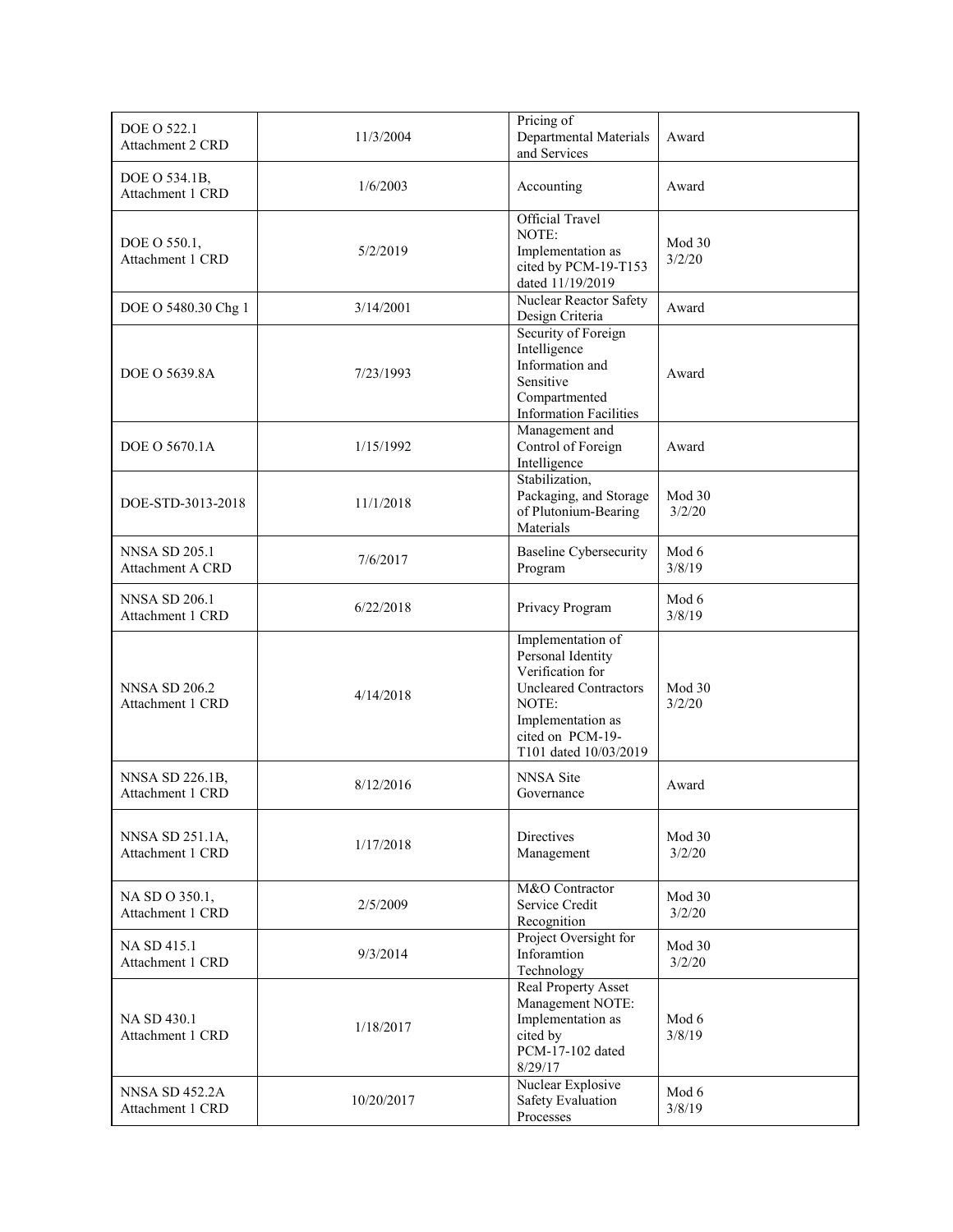|                                                       |            | Defense Programs<br><b>Business Process</b><br>System                                                                                                 |                  |
|-------------------------------------------------------|------------|-------------------------------------------------------------------------------------------------------------------------------------------------------|------------------|
| NNSA SD 452.3-1A,<br>Attachment 1 CRD                 | 2/25/2016  | NOTE: Include RMI<br>Chapters: R001, R002,<br>R003, R006, R007,                                                                                       | Mod 30<br>3/2/20 |
|                                                       |            | R008, R010, R016,<br>R018                                                                                                                             |                  |
| NNSA SD 452.3-2,<br>Attachment 1 CRD                  | 1/19/2017  | Phase 6.X Process                                                                                                                                     | Award            |
| NNSA SD 470.4-2<br>Attachment 1 CRD                   | 6/23/2018  | <b>Enterprise Safeguards</b><br>and Security Planning<br>and Analysis Program                                                                         | Mod 6<br>3/8/19  |
| NNSA SD 473.3<br>Attachment 1 CRD                     | 9/10/2014  | <b>Enterprise Mission</b><br><b>Essential Task List-</b><br><b>Based Protective Force</b><br><b>Training Program</b>                                  | Award            |
| NAP 476.1, Admin<br>Chg 1, Attachment 1<br><b>CRD</b> | 2/9/2015   | Atomic Energy Act<br>Control of Import and<br><b>Export Activities</b>                                                                                | Mod 30<br>3/2/20 |
| NAP 401.1,<br>Attachment 1 CRD                        | 11/24/2015 | <b>Weapon Quality Policy</b><br>NOTE:<br>Implementation as<br>cited by NA-LA<br>direction: QA-16-019-<br>JS-<br>668036, dated 3/15/16                 | Mod 30<br>3/2/20 |
| NAP 520.1, Admin<br>Chg 1, Attachment 1<br><b>CRD</b> | 10/10/2013 | Management and<br><b>Operating Contractor</b><br>Business Meals and<br>Light Refreshment                                                              | Mod 30<br>3/2/20 |
| NAP 121.1                                             | 12/1/2016  | Stewardship and Long-<br>Term Strategic<br>Planning for the<br>Laboratories                                                                           | Mod 30<br>3/2/20 |
| NAP 540.2,<br>Attachment 1 CRD                        | 11/22/2016 | NNSA M&O Offsite<br><b>Extended Duty</b><br>Assignments                                                                                               | Mod 30<br>3/2/20 |
| OP 100-1                                              | 3/1/2013   | <b>Quality Requirements</b><br>to UK and US<br><b>Procurement Contracts</b><br>and Loan<br>Authorizations for<br>Research, Design, and<br>Development | Award            |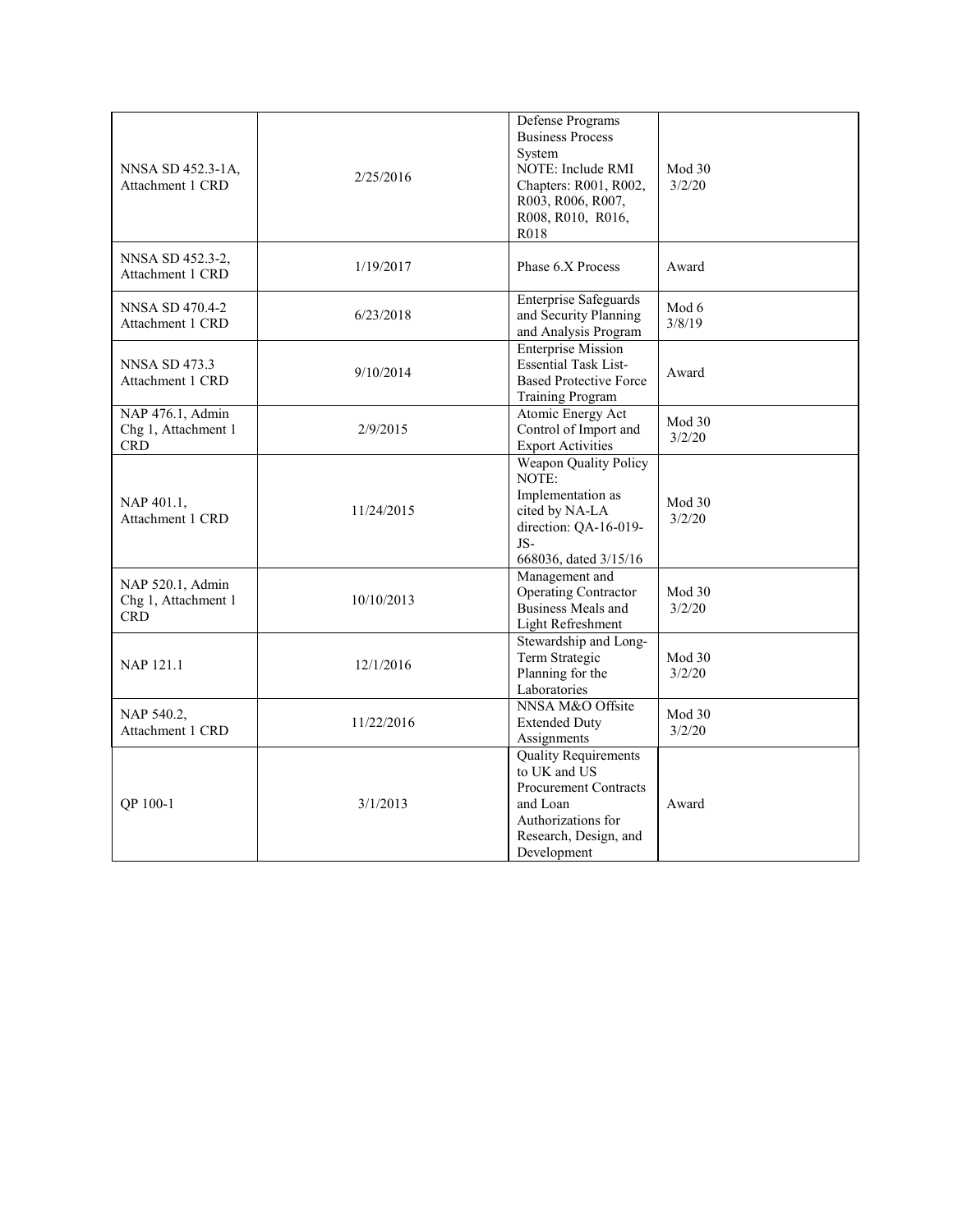The following directives are hereby added:

- 1. DOE O 486.1 Department of Energy Foreign Government Talent Recruitment Talent Recruitment Programs
- 2. DOE O 550.1 Official Travel
- 3. NNSA SD 206.2 Implementation of Personal Identity Verification for Uncleared Contractors

The following directives are hereby deleted:

- 1. DOE O 224.2A Auditing of Programs and Operations
- 2. DOE O 325.2 Position Management and Classification
- 3. DOE O 551.1D Official Foreign Travel
- 4. DOE M 470.4-4A Information Security Program
- 5. DOE N 435.1 Contact-Handled and Remote-Handled Transuranic Waste Packaging
- 6. DOE M 481.1-1A Reimbursable Work for Non-Federal Sponsors Process Manual
- 7. NNSA DP G PPBE-001 Defense Programs (DP) Work Breakdown Structure (WBS)
- 8. DOE N 443.1 Protection of Human Subjects in Classified Research

The following directives are hereby replaced:

- 1. DOE O 151.1D Comprehensive Emergency Management System replaced with DOE O 151.1D, Chg 1 (MinChg) Attachment 1 CRD
- 2. DOE O 422.1, Admin Chg 2, Attachment 1 CRD, Conduct of Operations replaced with DOE O 422.1, Admin Chg 3, MinChg Attachment 1 CRD
- 3. DOE O 232.2A, Attachment 1 CRD, Occurrence Reporting and Processing of Operations Information – replaced with DOE O 232.2A Chg 1, Attachment 1 CRD
- 4. DOE O 425.1D, Admin Chg 1, Attachment 1 CRD –replaced with DOE O 425.1D, Admin Chg 2, MinChg Attachment 1 CRD
- 5. DOE O 442.1A, Attachment 1 CRD Department of Energy Employee Concerns Program replaced with DOE O 442.1B, Attachment 1 CRD
- 6. DOE O 443.1B Chg 1 Attachment 1 CRD, Protection of Human Research Subjects replaced with DOE O 443.1C Attachment 1 CRD
- 7. DOE O 461.1C Packaging and Transportation for Offsite Shipment of Materials of National Security Interest – replaced with DOE O 461.1C Chg 1 (MinChg) Attachment 1 CRD
- 8. DOE O 471.6 Admin Chg 2, Attachment 1 CRD, Information Security replaced with DOE O 471.6 Admin Chg 3, Attachment 1 CRD
- 9. DOE O 483.1B, Attachment 1 CRD, DOE Cooperative Research and Development Agreements replaced with DOE O 483.1B, Chg 1 (MinChg) Attachment 1 CRD
- 10. DOE-STD-3013-2012, Stabilization, Packaging, and Storage of Plutonium-Bearing Materials replaced with DOE-STD-3013-2018

The following directives are hereby updated:

1. BOP 003.0404, Requests to Defense Contracting Audit Agency (DCAA) for Audit of M&O Contractor Subcontracts – updated to change the BOP number and now reads BOP 540.1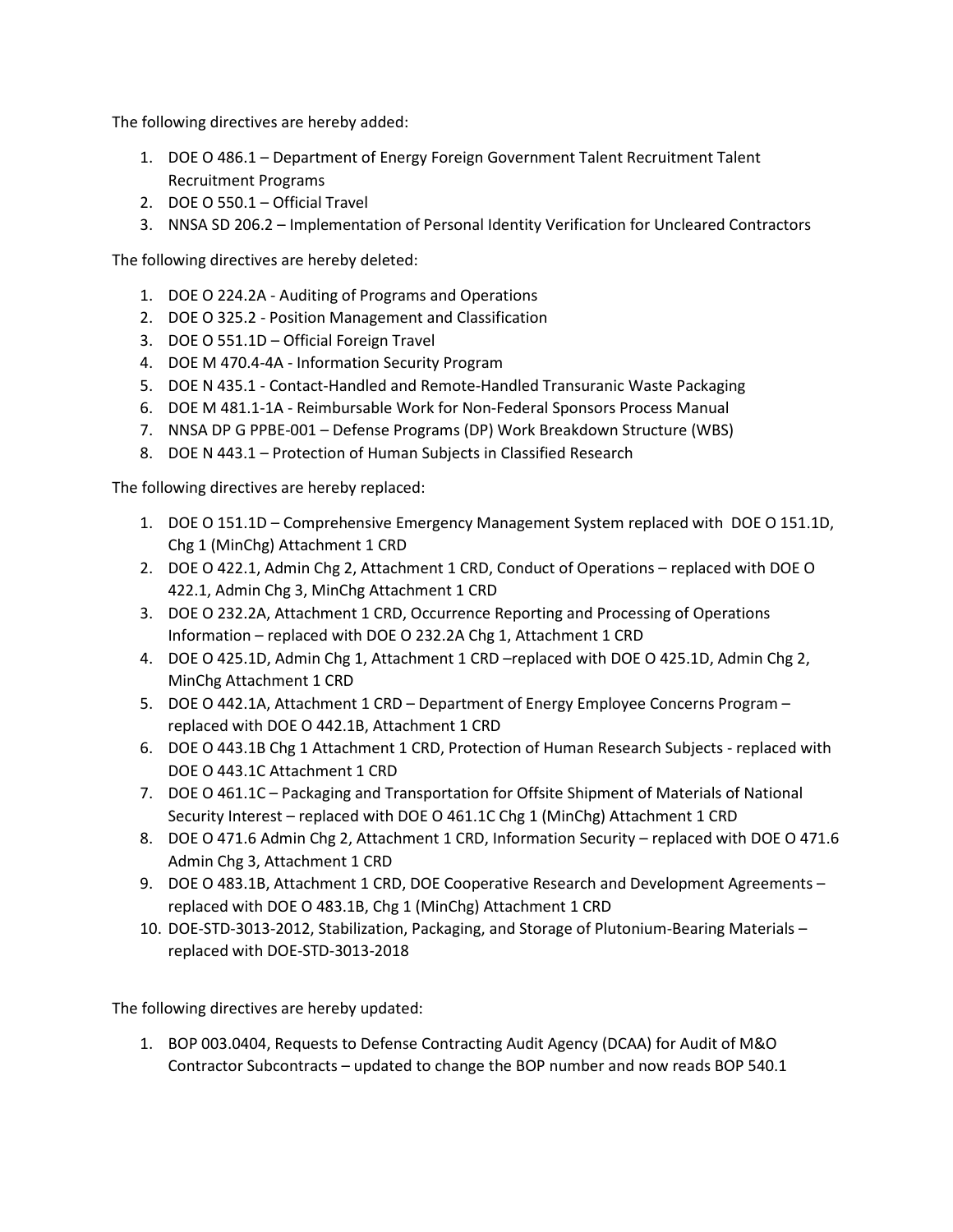- 2. DOE O 140.1, Interface with the Defense Nuclear Facilities Safety Board updated to remove Interface with the Defense Nuclear Facilities Safety Board from the Directive Number column and to include Attachment 1 CRD and now reads DOE O 140.1, Attachment 1 CRD
- 3. DOE O 142.3A, Chg 1, Attachment 1 CRD, Unclassified Foreign Visits and Assignments Program updated to add (MinChg) and now reads DOE O 142.3A, Chg 1 (MinChg) Attachment 1 CRD
- 4. DOE O 200.1A, Attachment 1 CRD, Information Technology Management updated to correct the date from 12/23/2018 to 12/23/2008.
- 5. DOE O 210.2A, Attachment 2 CRD, DOE Corporate Operating Experience Program updated to reflect the correct attachment of the CRD and now reads DOE O 210.2A, Attachment 1 CRD
- 6. DOE O 221.2A, Admin Chg 1 Attachment 1 CRD, Cooperation with The Office of Inspector General – updated to remove Admin Chg 1 and now reads DOE O 221.2A, Attachment 1 CRD
- 7. DOE O 350.1 Chg 6, Contractor Human Resource Management Programs updated to clarify that change six was a Min Chg and that DOE O 350.3 cancelled Chapters I, II, and III – this now reads DOE O 350.1 Chg 6, (MinChg), Contractor Human Resource Management Programs
- 8. DOE O 415.1 Chg 2, Attachment 1 CRD, Information Technology Project Management updated to change the date from January 17, 2017 to January 13, 2017 and to add MinChg; now reads DOE O 415.1 Chg 2 (MinChg), Attachment 1 CRD
- 9. DOE O 435.1 Chg 1, Attachment 1 CRD, Radioactive Waste Management updated to include PgChg and now reads DOE O 435.1 Chg 1, (PgChg) Attachment 1 CRD
- 10. DOE O 440.2C Chg 1, Attachment 1 CRD, Aviation Management and Safety updated to include Admin Chg and now reads DOE O 440.2C Chg 1, (Admin Chg) Attachment 1 CRD
- 11. DOE O 457.1A, Attachment 2 CRD, Nuclear Counterterrorism updated to reflect the correct attachment of the CRD and now reads DOE O 457.1A, Attachment 1 CRD
- 12. DOE O 458.1 Chg 3, Attachment 1 CRD, Radiation Protection of the Public and the Environment – updated to state that this is an Admin Chg and now reads DOE O 458.1 Chg 3, (Admin Chg) Attachment 1 CRD
- 13. DOE O 461.2, Onsite Packaging and Transfer of Materials of National Security Interest updated to add Attachment 1 CRD and now reads DOE O 461.2, Attachment 1 CRD
- 14. DOE O 462.1, Admin Chg 1, Import and Export of Category 1 and 2 Radioactive Sources Aggregated Quantities - updated to add Attachment 1 CRD and now reads DOE O 462.1, Admin Chg 1, Attachment 1 CRD
- 15. DOE O 470.4B Chg 2, Attachment 1 CRD, Safeguards and Security Program updated to state MinChg and add Attachment 2 CRD and now reads DOE O 470.4B Chg 2, (MinChg) Attachment 1 CRD and Attachment 2 CRD
- 16. DOE O 470.6 Chg 1, Technical Security Program updated to state MinChg and Attachment 1 CRD and now reads DOE O 470.6 Chg 1 (MinChg) Attachment 1 CRD
- 17. DOE O 472.2 Chg 1 Attachment 1 CRD, Personnel Security updated to state this is a PgChg and now reads DOE O 472.2 Chg 1, (PgChg) Attachment 1 CRD
- 18. DOE O 473.3A, Chg 1, Attachment 1 CRD, Protection Program Operations updated to include MinChg and now reads DOE O 473.3A, Chg 1 (MinChg) Attachment 1 CRD
- 19. DOE O 474.2 Chg 4, Attachment 1 CRD, Nuclear Material Control and Accountability updated to include PgChg and now reads DOE O 474.2 Chg 4, (PgChg) Attachment 1 CRD